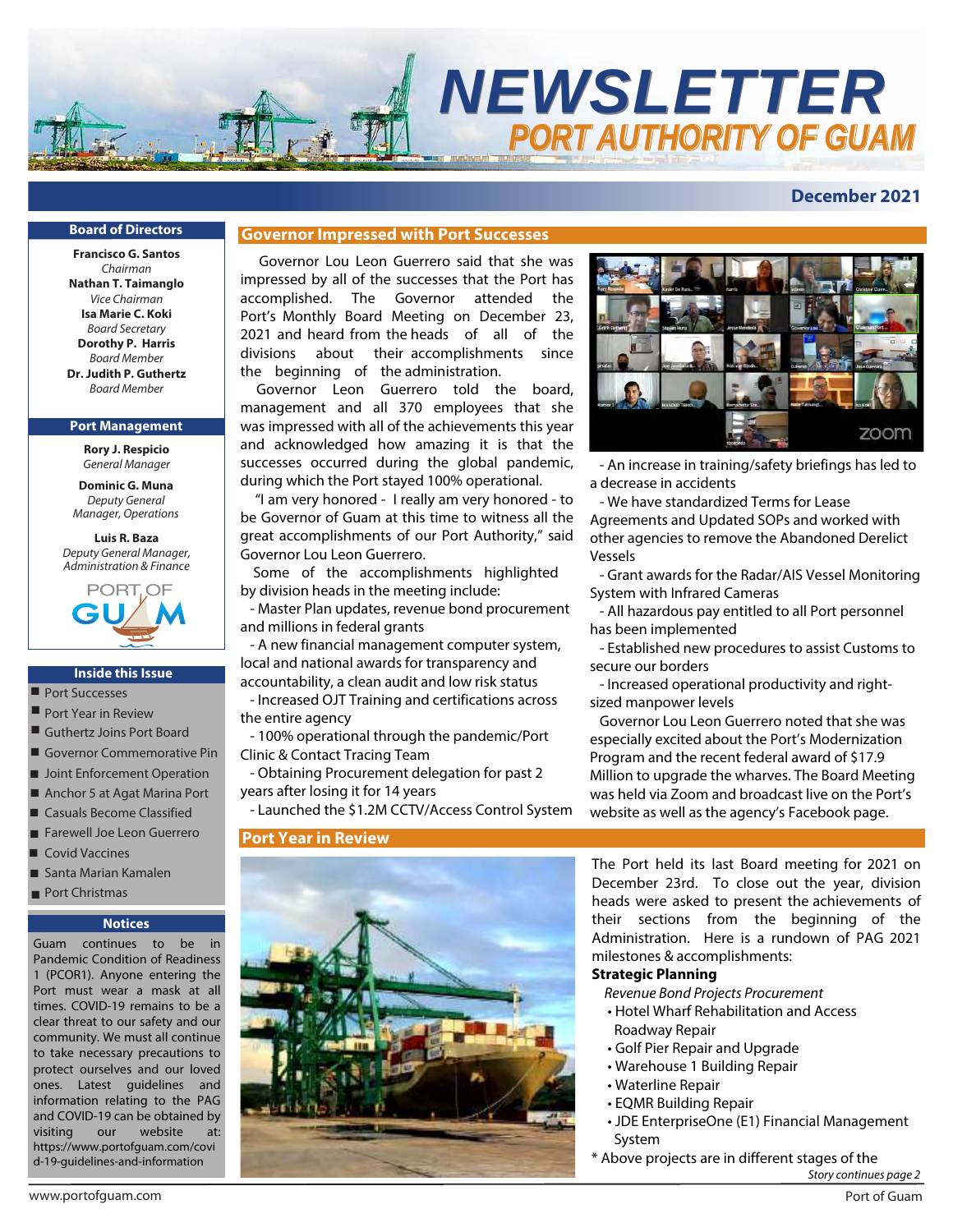procurement process; accomplishment collaborated with Procurement, Engineering, and Finance Divisions.

## Office of Local Defense Community Cooperation (OLDCC)

• Task Order 10 – Owner Agent Engineer (OAE) professional & technical services grant award -

\$800,000.00

• Task Order 10S – Owner Agent Engineer (OAE) professional & technical services grant award -

\$800,000.00 (supplemental funding)

• Task Order 11 – Owner Agent Engineer (OAE) professional & technical services contract –

• \$1.5 Million

\* As Subgrantee to The Office of the Governor's OLDCC Grant Program, the Port has been fortunate to receive \$3.1 Million to fund its 2020 Master Plan Update and other priority initiatives.

## Federal Grants – Awarded

• Office of Insular Affairs (Welding Shop Repair)

• FEMA Port Security Grant Program (Generator Maintenance, CCTV and ACS System Upgrade, IDEN Technology Two-Way Radio Communication System Service, X-Ray Van Maintenance, Acquisition & Installation of Prime Power generator & components at Load Center 3, Radar Intrusion & Vessel Tracking system, TWIC Reader and Credentialing System Upgrade)

- FEMA Public Assistance Program (fendering system repair Phase 1)
- FEMA Hazard Mitigation Grant Program (fendering system Phase 2, Warehouse 1 Repair)

• US Dept. of Agriculture (Harbor of Refuge Moorage Repair, Agat Marina Dock B Upgrade)

• US Dept. of Transportation (RAISE Grant Program - F1 to F6 Marine Service Life Extension)

Office of Insular Affairs (Welding Shop Repair) • FEMA Port Security Grant Program (Generator Maintenance, CCTV and ACS System Upgrade, IDEN Technology Two-Way Radio Communication System Service, X-Ray Van Maintenance, Acquisition & Installation of Prime Power generator & components at Load Center 3, Radar Intrusion & Vessel Tracking System, TWIC Reader and Credentialing System Upgrade)

- FEMA Public Assistance Program (fendering system repair Phase 1)
- FEMA Hazard Mitigation Grant Program (fendering system Phase 2, Warehouse 1 Repair)
- US Dept. of Agriculture (Harbor of Refuge Moorage Repair, Agat Marina Dock B Upgrade)
- US Dept. of Transportation (RAISE Grant Program F1 to F6 Marine Service Life Extension

• MARAD (US Marine Highway Program – Guam/CNMI Route Designation & Project Designation)

- US EPA (Diesel Emissions Reduction Act- DERA acquisition of four (4) tractors)
- Economic Development Administration (EDA –
- F1 Pier and Golf Pier Fuel Connectivity Project)
- DPW Office of Highway Safety (Operation Adai He'Hao!)

## 2020 Master Plan Update

• Strategic Planning Division has been collaborating with all Port Divisions in the development and update of the 2013 Master Plan

• Through federal grant funding from OLDCC, the Port's OAE WSP USA Inc. has been diligently working on the 2020 Master Plan Update

• March 2022 – Estimated Final Draft completion. October 2022 – Planned Legislative approval and the story continues page 3 and 2 story continues page 3

Planned Federal Grant Applications

• MARAD (Port Infrastructure Development Program, PIDP – F4 & F6 Ground Improvements Project)

• Economic Development Administration (EDA – Acquisition of Two (2) STS Gantry Cranes Project)

• FEMA (Building Resilient Infrastructure & Communities, BRIC – Wharves F2 – F6 Rehabilitation and Upgrade)

## **Finance Division**

Implementation of the JD Edwards Enterprise One (E1) financial management system (FMS)

• Cloud based, Windows type, and on-premise data recovery plan • Fully functional, single enterprise resource planning (ERP) system

• Enhanced financial functions, interactive query application, financial analytics, and financial report writer

• Improved financial services to internal and external customers Building a Strong Finance Team

• Certified professionals and up skilled Finance staff through training and continuing professional education

• Knowledge sharing and cross training within the Finance Team and PAG staff

• Enhanced Financial Performance and Improved Transparency Responsible budget process and positive financial results

• Maintained financial ratios that complies with the bond indenture

• Local and federal awards for transparency and accountability Accomplished Clean Audit and Low-Risk Status in FY 2020 Financial Audit

## **Human Resources Division**

Strengthening Hiring Practices to Ensure Protection of the Merit System - Most notably, the Civil Service Commission by a vote of 5-0, affirmed that there was no Port employee hired in violation of any statutory prohibition.

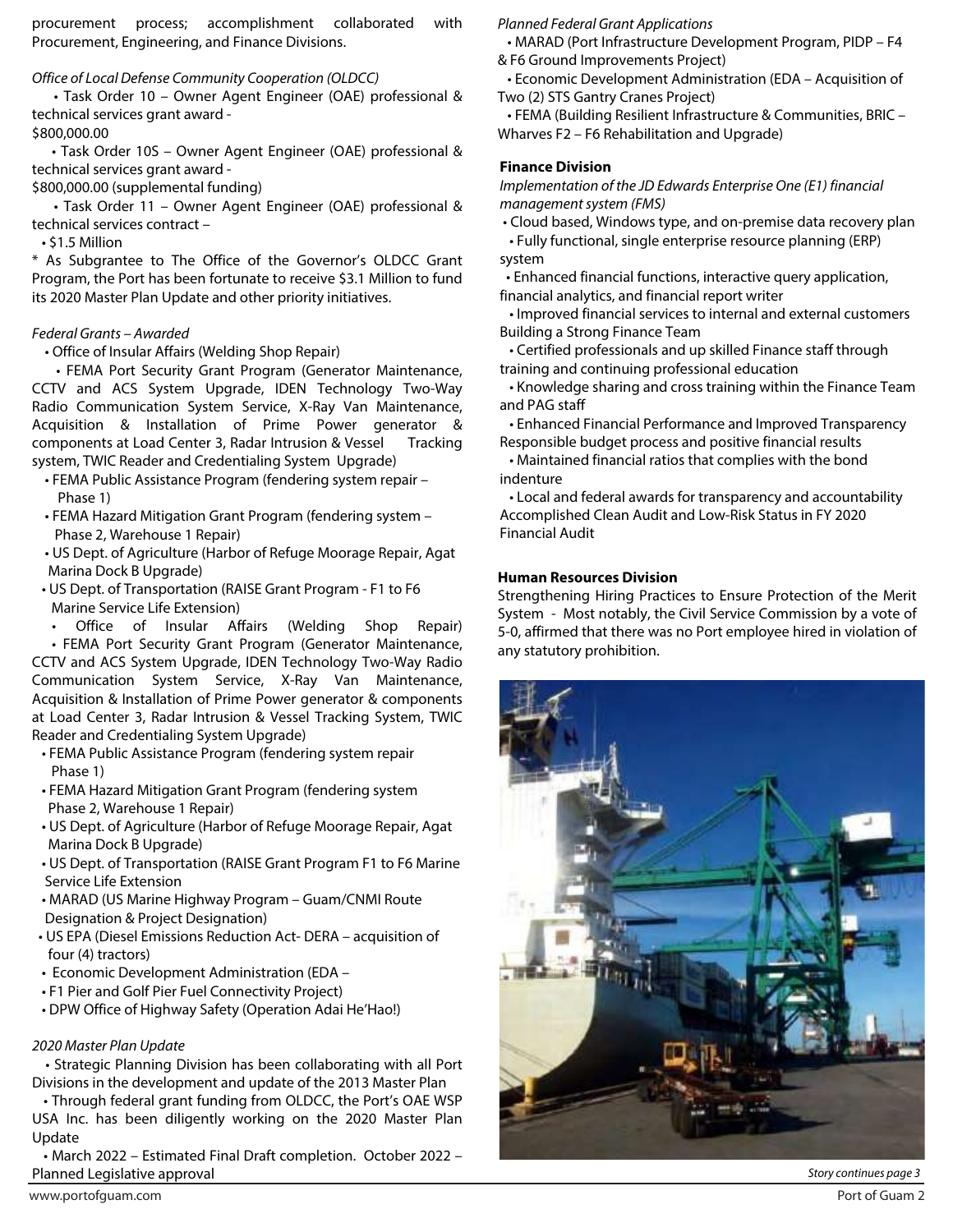OJT and Certifications:

• A 40 Hour Crane Certification is primarily for Transportation division, but under the current management was extended to divisions of Stevedoring and Terminal as part of a crosstraining employee incentive. This enabled opportunity for upward mobility of the employees. As a result, one employee from Stevedoring and another from Terminal were promoted to the Crane Operator position.

• 56 employees completed training for Hazardous Waste Operation, Incident Response to Terrorist Bombing, and Prevention and Response to Suicide Incident. Workman's Compensation Program:

New Management inherited as many as 20 WC cases. To

date, there are only 5 existing WC cases. CSC Routing of Personnel Actions: Port remains compliant with CSC rules and regulations in remitting all required personnel actions.

Personnel Actions: 269 Regular Personnel Actions processed from January 2021 to present.

Light Duty Accommodation:

• Light duty accommodation has been limited, to the extent reasonably permissible, to job related injuries. In-House Training:

• Training and Development. Deputy General Manager Luis Baza has been conducting in-house training for Port employees. Trainings consisting of procurement process, basic supervisory, and progressive disciplinary action.

#### **Marketing Division**

Revived monthly newsletter which had not been produced and published in years – averages 8 pages of written articles and photos.

• Issued 90 news releases more than the previous 10 years combined

• Established our Port social media pages on Facebook, Twitter and Instagram publishing hundreds of posts with combined more than 2,000 followers

- Launched the first Annual Port Photo Contest for our employees
- Published hundreds of updates to our website
- Published hundreds of updates to our website

• In conjunction with Finance we helped create the award-winning Citizen Centric Report

• In conjunction with the General Manager's office and Human Resources Division, established the Port Contact Tracing Team

• Marketing Team was the first nationally-certified contact tracers for our agency

• Marketing Team has the only Covid Outbreak Planning Coordinator trained and certified by UC San Francisco

• Marketing Team has organized and delivered Covid care packages to all Port employees who have become sick with the virus

• Marketing Team successfully planned and coordinated 2 virtual Port week celebrations including in-house production of videos and tributes focusing on our agency

• Marketing Team has coordinated numerous public ceremonies and events on behalf of the Port

#### **Information Technology Division**

Financial Affairs & Functional Departments:

Migrate in-house PAG process and programs to JDE Enterprise One, migrate JDE World Data to JDE Enterprise One, implement Site-to-Site connectivity between Oracle and PAG, a DR & OASG monitoring for E1 FMS, program reports and export files in E1, Assist Finance for any E1 technical support during setup/ implementation, UAT & Go-Live, Assist Finance develop and implement Assist Finance for any E1 non-technical related research, process, configuration & testing, upgrade the Crane system, provide a new Baplie map out files & reports as required for shippers/agents.

#### Port Police & Strategic Planning:

Established CCTV for Agana Marina and its connectivity to PAG network, internet, LAN & Wi-Fi communication in Annex, implement the E1 Jira ticketing system / project management software, E1 features such us CIP/Vessel Job Costing & Healthy/Safety modules, prepared Cyber-Security Annex with PAP, implement Rev & Tax divers license system connectivity.

#### Procurement, Clerical & Engineering:

Increased the PAG's internet bandwidth from 75mb to 150mb, a new initiative to increase to 450mb & DSL failover, complete 65% communication design for warehouse 1 & EQMR renovation, increase email storage from 10gb to 20gb and establish a permanent SSL port wide, establish a second firewall for additional protection and redundancy, establish PAG clinic's technology and communication.

#### **Procurement Division**

Procurement Delegation - Sustained after Port losing its delegation for 14 years and has retained over the past two fiscal years.



Story continues page 4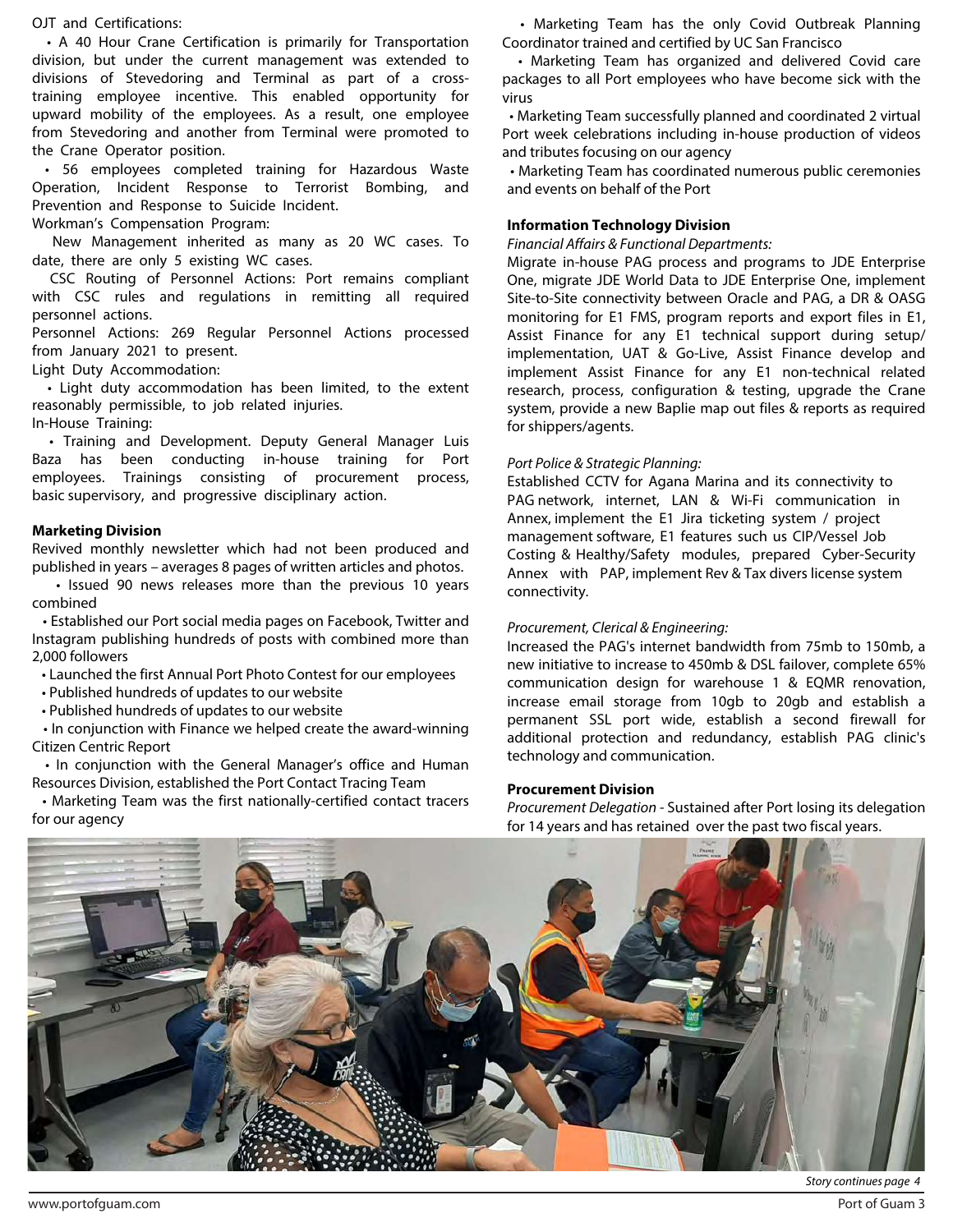Requisitions - 567 Requisitions Entered, 511 Purchase Orders Issued, 56 Open

Supply - The Supply Division minimized overstocking part and supplies for FY21 minimizing cost overruns and waste.

Solicitation (Invitation for Bid, Request for Proposals, Multi-Steps and Goods and Services) - Invitation for Bids – 11 (Construction); Multi-Steps – 2 (CCTV and Gantry Demolition); Request for Proposals – 4 (Professional Service); Goods and Services – 7 (Material, Supply. Goods and Services). This is the most solicitations issued in a fiscal year over the last 5 years. This would have not been possible without the assistance and guidance of our Port Legal Counsel and her designation as Special Assistance Attorney General.

Demo of Gantry Cranes, RTG's, Mobile Harbor Crane and Sunken Barge

## **Port Police Division**

- Stronger collaboration with Customs, US Coast Guard, Marianas Fusion Center, Governor's Homeland Security Advisor, and other law enforcement entities.
- Reinstated Training and Certification for Port Police Officers.
- Certified CPR Instructors (3). CPR training offered to all personnel interested.
- Certified Taser Instructor (1).
- All required training certifications to be completed within the next three weeks (Firearms, OC-Baton, CPR).
- DMV/DRT data base acquired.
- In the process of acquiring the Superior Court VCCH/CJIS data base.



- \$1.2M CCTV/Access Control System Project in progress for terminal yard and marinas.
- Turnstile installed at pedestrian gate.
- Interviews conducted for the hiring of six Armed Guards.
- Entire vehicle/boat fleet up and running.

## **Safety Division**

# Port Clinic/Covid Compliant Safety Measures

The global pandemic brought a whole new level of safety issues to the division. In conjunction with the General Manager's office and Human Resources office, the Port Clinic was stood up which served thousands of employees and tenants; installed wash sinks, hand sanitizing stations and deep cleaned divisions following confirmed cases to ensure the work site was safe for all employees.

#### Injuries/Accidents

Safety briefings are conducted daily for each division in each shift to address concerns and issues that may arise during operations. There were 16 injuries and 62 incidents last year as compared to this year totaling 11 injuries and 43 incidents.

## US Coast Guard Annual Inspection

The Port passed the annual Coast Guard Inspection of Port Facilities with no discrepancies.

## Ammonium Nitrate Standard Operating Procedures (SOP)

A more refined Standard Operating Procedure was recently established in the handling of Ammonium Nitrate. This SOP helps to further protect the safety and wellbeing of port employees, stakeholders and patrons.

## **Commercial Division**

Standardized Terms for Lease Agreements and Updated SOPs For the last 12 years, the leases for office, marina and open space have been on a month-to-month basis. As a result of Legal Counsel's opinion in clarifying the lease terms, the Commercial staff has amended the lease application form to reflect below or over the 5 year term. Renewal leases have been transmitted to the tenants reflecting new term of January 1 to December 31. We also updated the standard operating procedures for dry dock, beach permits and daily property inspections.

## Renewed Expired Lease Options

After 11 years of operating under expired lease options, the Port has renewed the lease agreement options with Mobil, SPPC and Hansen. The option executions have resulted in an increase of \$3 million for the next 10 years. This milestone was able to address the deficiencies from 2015 to 2019 cited by our auditors.

#### Fuel Pier Management & Operation Agreement

Staff worked diligently with Procurement on the issuance of the management and operation of F1 Fuel Pier and was able to successfully negotiate with Tristar. We have also issued the RFP for the management and operation of the Golf Pier which is actively in the procurement process.

#### Customs & Quarantine Agency Relationship

Management through the Governor and Lt. Governor and the Board's unwavering commitment to doing whatever is necessary to advance the interdiction of illicit drugs, invasive species, and Story continues page 5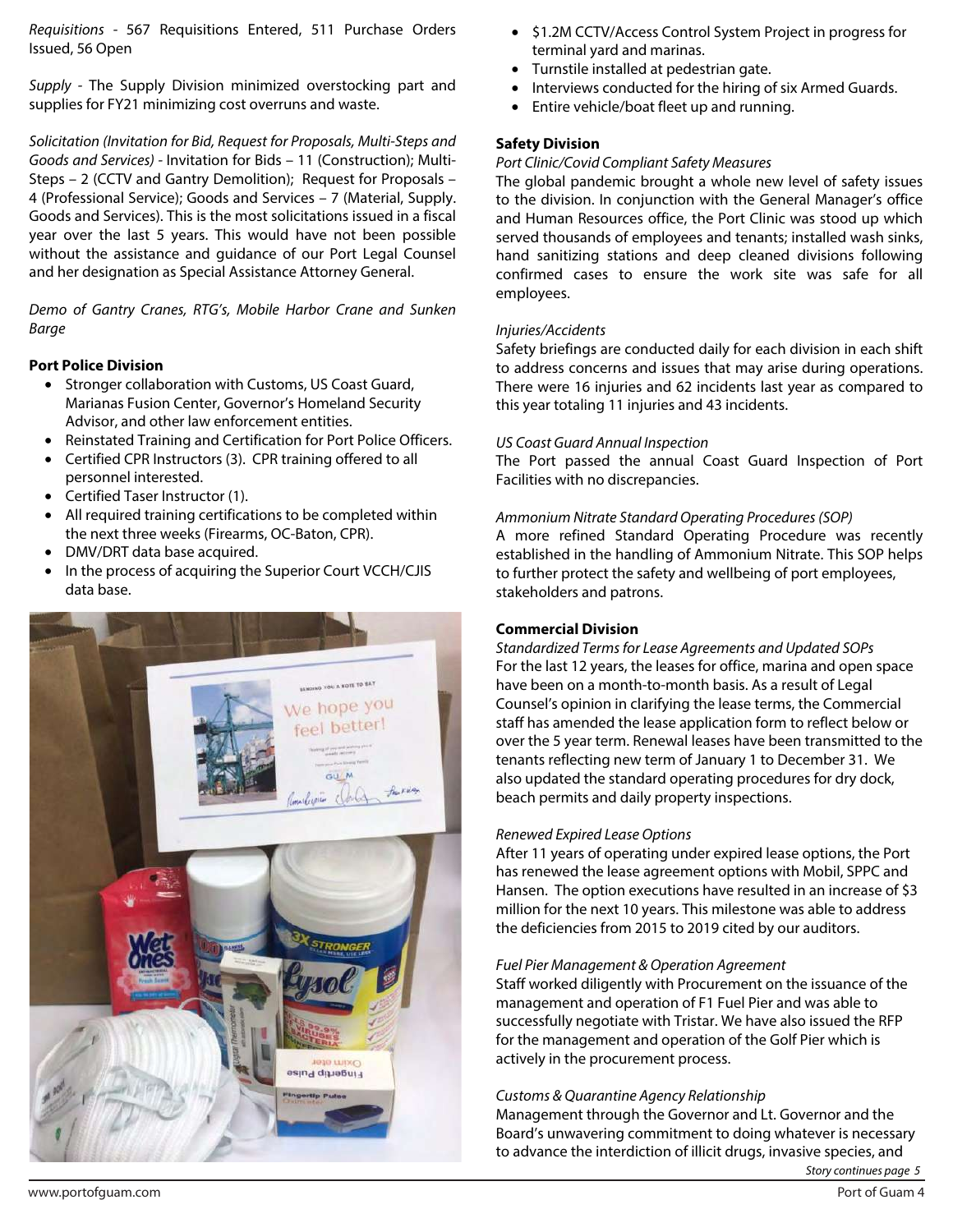counter-terrorism at our island's entry ports, we have been working to improve our working relationship with Customs. We have entered into a memorandum of understanding with Guam Customs & Quarantine Agency to relocate their offices to a much larger work area at the former Horizon Building. We have allowed Customs officers have an all-access pass to go anywhere and everywhere within the Port facilities to inspect cargo coming into the Port and shared use of the Port's official vehicle wash down station.

#### Implemented Commercial Cargo Activity Written Procedures

To ensure that standardized operating instructions for the import and export of commercial cargo and to clearly identify those areas to support such activity at the marina, we have established written procedures for vessel owners are to comply with.

## Execution of MOA with DPW on Remaining FHWA Funds

Staff worked diligently with Department of Public Works on the execution of the memorandum of agreement for the use of the remaining Federal Highway Administration funds to expand the automobile lot expansion and paving of the shared entrance for Customs & Quarantines lot and the Port's chassis staging lot.

## Removal of Abandoned Derelict Vessels

Removal of Abandoned Derelict Vessels. Through the successful coordination of Guam Environmental Protection Agency, Harbor Master, the Governor, Guam Power Authority, and Commercial staff, we were able to remove and stage the remnants of approximately 13 abandoned derelict vessels which were located inside the Apra Harbor.

#### **Engineering Division**

- By selecting projects that focus on preventive maintenance and general maintenance on all Port facilities, the Engineering/CIP has taken a new approach towards implementing CIP Projects that are primarily PAG funded projects.
- Division was able to increase the number of CIP related accomplishments during CY 2020 and FY 2021 by completing various projects from inception through successful completion.
- The Division completed CIP packages related to invitation to bid (IFB), request for quotation (RFQ), request for proposals (RFP) and provided responses to the request for information (RFI) by contractors in support of the Procurement and Legal Divisions.





- The CIP/Engineering Division provided technical engineering know-how in support of the Planning and Operation Divisions for the Grant Applications and complex projects. Other Port Divisions such has Safety, Environmental, Finance, Commercial, Port Police and the Harbor Master have received technical assistance as requested.
- The Division performed and continues to perform construction and overall project management services for almost all port funded Projects.
- CIP/Engineering Division under a PAG Memorandum of Agreement (MOA) with the U.S. Army Reserve is currently performing long-term joint operations (Port Projects) that benefit PAG and the Army Reserve by keeping the reservists' construction skills sharp while maintaining their equipment in a great working condition. These projects will cost the Port minimally as the skilled manpower, equipment and fuel are provided by the Army Reserve free of charge to the Port.
- The Division is building a Strong Engineering Team. In addition to the current and fully competent staff at the CIP/ Engineering, the Division has recently increased its capacity while hiring talented staff to include an Administrative Assistant, one Engineer Technician II, one Engineer II, and a CIP Project Coordinator for a total Divisional pool of 8 professionals strong.

#### **Harbor Master Division**

#### Infrastructure Upgrade of HMO Walls, Windows, and Frames

This upgrade was crucial to avoid a huge electrical safety hazard as well as prevent flooding in the office stemmed from heavy rainfall and the deterioration and corrosion of original walls and window frames. We greatly thank the GM for recognizing this hazard and approving the extra monies needed to complete this project as FEMA only funded the replacement of the windows and frames.

Update and Revision of Harbor Rules and Regulations 12.0 Small Craft

The 12.0 Small Craft section needed to be updated to reflect current changes in the operation of small craft in Apra Harbor

Story continues page 6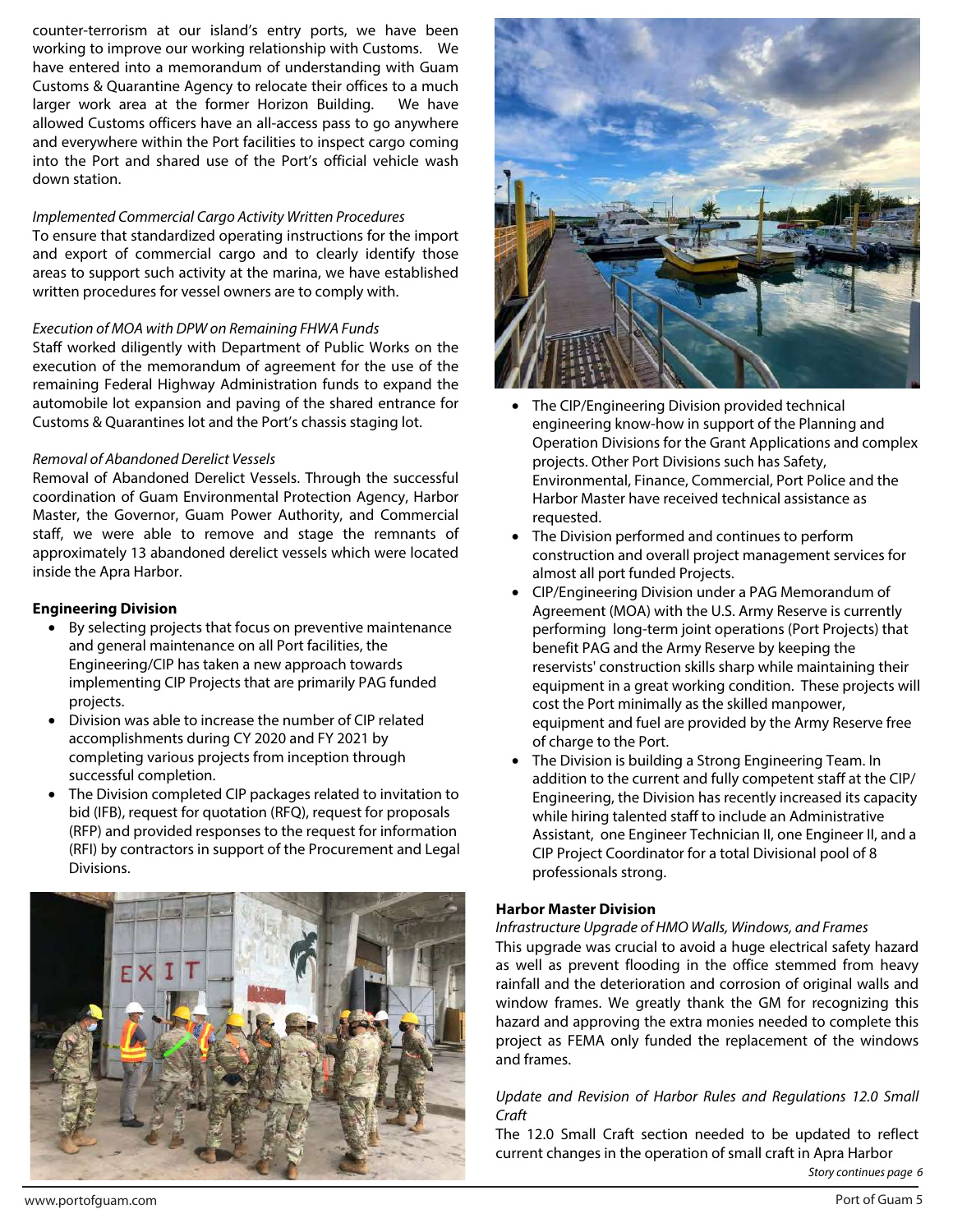and create a distinct area of operation for the safety of all recreational water sports activities. The update complies with Guam Law 10 GAR Chapter 6 Operation of Mechanized Watercraft. This update mirrors the almost completed project of creating rules and fabricating signage for all recreational users of Port Authority of Guam waters which includes delineated of boundaries for specific types of activities. This project incorporates new signs to be added at Agana and Agat marina, Route 11 and Seaplane Ramp utilization. - Incorporated the required 'Recreational Water Use Management Plan-RWUMP' Permit by all commercial jet ski operators within Apra Harbor. - Created the Motorized Water Recreation Course-MWRC 'Key Map #003 Apra Harbor' which was approved by the Department of Parks and Recreation.

## Basic Boating Safety Course offered at the Port Authority of Guam

In collaboration with the GPD Maritime Unit, we were able to host a Basic Boating Safety Course with GPD for commercial jet ski instructors to attend as well as collate with the HR&R 12.0 Small Craft. This course is a requirement for Commercial Jet Ski operators in accordance with the Recreational Water Use Management Plan-RWUMP Permit for jet ski operators. This is very significant as it will create a more skilled vessel operating community and possibly eliminate a mishap in Port Authority of Guam waters. We plan to hold this training on a quarterly basis.

#### Created a Recreational Water Use Management Plan to include a Jet Ski course as required by DPR

Set a location for a Jet Ski course for all commercial Jet Ski operators to utilize as a requirement by DPR. Another effort to collate the HR&R 12.0 section Small Craft

## Awarded Grant for Radar/AIS Vessel Monitoring System with Infrared Camera System

With the collaborative effort of the Planning Division, HMO was awarded a grant for a system to track and monitor vessels entering and departing Apra Harbor and marinas. This system is unique as it tracks vessels from 12NM away in real time and the infrared camera system will be able to zoom in closely to distinctly identify vessels entering Apra Harbor. This capability is significant in the deterrence of terrorist attacks and drug and migrant interdiction.

#### **Operations Division**

- All hazardous pay entitled to all Port personnel have been implemented accordingly.
- Implemented OT eligibility for line supervisors as required by the Department of Labor
- Increased Productivity
- **Can Count**
- Crane Hours
- Project Cargo
- Established new operational procedures to assist Customs with its mandates, ie. inspect cargo at the Port.
- Consolidation of Ops Admin
- Creation of Operations Central
- IT Integration with Terminal Division
- Cross Training
- Crane Operators
	- o Winch
	- o Equipment Operator
	- o Checkers
- Admin N4
- Right Sizing Manpower Levels
- Addition of 24 Stevedore Casuals, all of which are dispatched to other divisions within Operations and EQMR on an as needed basis and if they have the additional skillsets to perform those job tasks.
- Continue to do much more with less despite the pandemic.
- Terminal Gatehouse Renovation and Expansion
- Route 11 Auto Lot Inner Access DPW FHWA
- Implemented two week shift schedule, restoring some semblance of normalcy for the employee's home-front.

#### **Equipment Maintenance Division**

- Dirty Pay reinstituted for Fleet Mechanics
- Implemented New Scheduling that is CBA compliant
- Consolidated all Planners into one Section
- Right size divisional manpower to facilitate proper succession planning in light of advanced service years of personnel
- Cross Functional Detail Assignments
- Assigned personnel between divisions to assist with workloads, ie. Fleet Mechanic to Crane Mechanic; Crane Mechanic to Fleet Mechanic; Preventive Maintenance Mechanic to Welding
- Integration of Operations Dispatch function with Fleet Division



Story continues page 7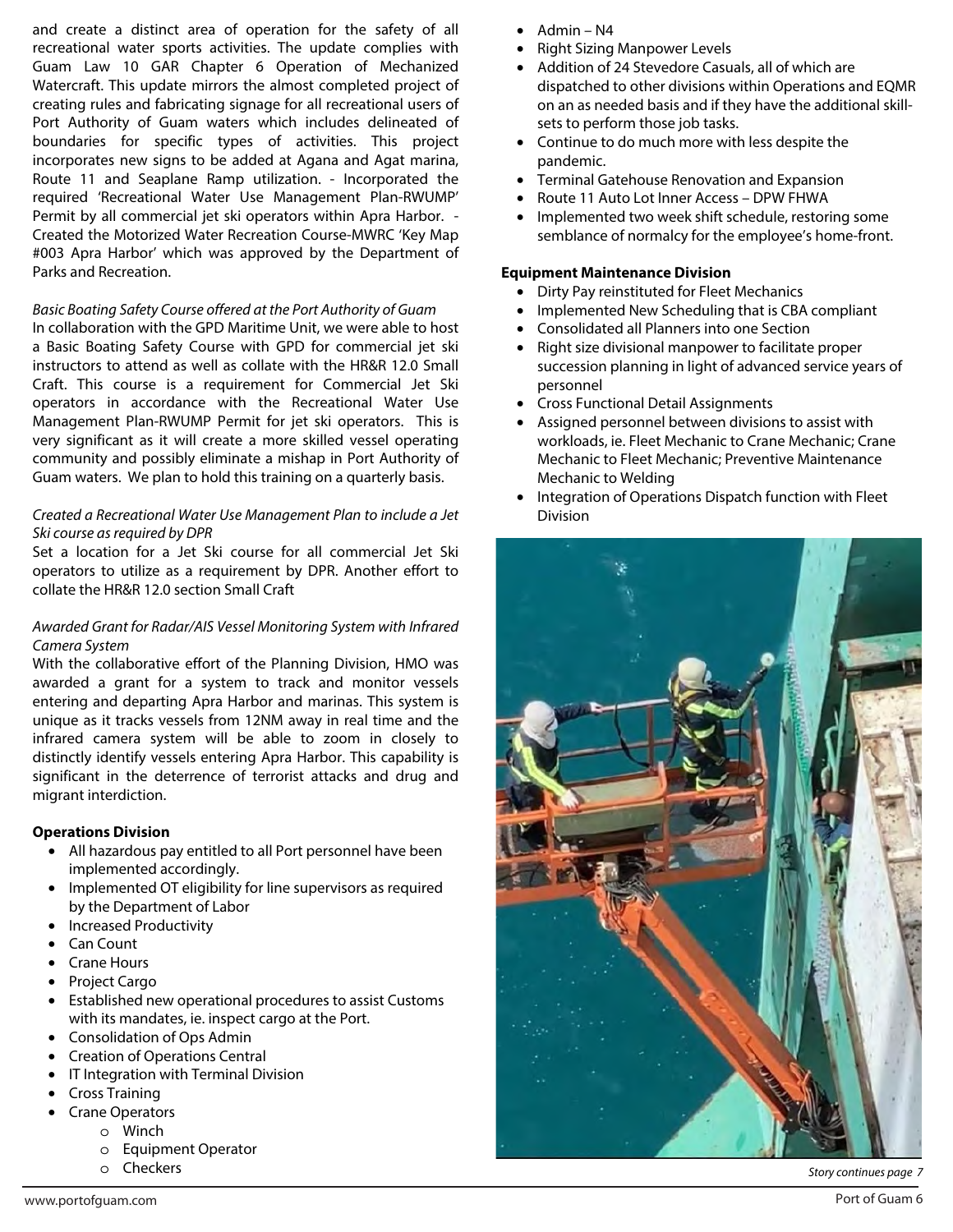- PMC Crane assessment January 2022
- Crane Mechanic Training First Quarter 2022
- Working with Procurement to revolutionize how the Port has been procuring for parts and equipment.

# **Facilities Division**

- Full service provider to all facility maintenance needs of the Port
- Instrumental in the Relocation, Expansion and Renovation of the Customs Offices
- Clearing of the Seawall with the help of Maintenance and Operations personnel.
- Keeping Port facilities clean and reflecting pride for being Port Strong.

# **General Administration/Clerical Services**

# Records Management – Board Resolution 2021-06

Port records are electronically copied and digitally filed and retained. All originals and physical records remain physically filed and securely stored at the Port.

# Document Management System

Working with IT on implementing a Document Management System, an automated software solution for organizing, securing, capturing, digitizing, approving, and completing tasks within our agency's files.

# **Former Senator Dr. Judith P. Guthertz Joins Port Board of Directors**

 The Port Authority of Guam has filled the last seat for its Board of Directors. Former Senator Dr. Judith P. Guthertz was confirmed by the Guam Legislature on December 15, 2021. She was appointed to serve for a period of three years commencing July 1, 2020 to June 30, 2023.

 She is known as "Dr. J" by thousands of UOG students and her public service career includes Professor of Public Administration & Criminal Justice at UOG and VP of Academic Affairs and Acing President at UOG. She also served Guam as Director of Public Safety, Acting Police Chief and as a Police Reserve Officer.

 In a civic capacity, Dr. Guthertz served as a VP of the Guam Constitutional Convention, as an elected member & Chair of the Board of Education, as an elected Commissioner of the Consolidated Commission on Utilities, and as the PIO of the Statehood for Guam Organization & Task Force. She previously served three terms as a Guam Senator.

 During the recent 2013-2014 academic term, Dr. Guthertz served the Guam public school system at Untalan Middle School as a certified ESL/Social Studies teacher & as an Adjunct Professor at UOG and GCC. She is also a board member at GVB & has been focusing on initiatives to safeguard tourists visiting Guam.

 "We welcome Board member Dr. Guthertz and thank all the Board members for their leadership," said Port General Manager Rory J. Respicio.

# **Governor Presents Port Employees with Commemorative Pin at Christmas Luncheon**

A luncheon was held at the Container Freight Station on December 22, 2021 for Port employees in celebration of the Christmas season. In attendance was Governor Lou Leon Guerrero who thanked the employees for their hard work and accomplishments this past year. The employees receive a special treat when she presented Acting HR Administrator Shawn Cepeda with the Governor's COVID Response Commemorative pin. The pin honors front-liners who worked during the pandemic like the Port employees who each received a pin as well. The Port was the only government of Guam agency to stay 100% operational during the pandemic. Many employees got sick with the virus, hundreds of Port employees were exposed and we even lost one of our own who lost his fight against COVID-19 and was honored as a front-line warrior.

# Telephone System

Currently in the market research phase for the purchase of a new VOIP telephone system. Additionally, new phone units were provided to Engineering and Safety Offices as well as the Hagatna Marina satellite office.

# Email/Scanned Documents

Implemented wherever possible the use of email and scanned documents to reduce the distribution of hard-copies.

# **Legal Counsel Office/Division**

Has provided assistance and guidance that has resulted in completion of the following:Real Estate (Commercial)

- Notice of Availability Process and Procedure
- GEDA Leases
- Standardized Port Leases (Marina, Open Space, Dry Dock, etc.)

# Procurement

- CCTV
	- Gantry Crane Demolition
- Hotel Wharf/Route 11 CM and Construction
- F3 and F6 Fendering System
- Owner Agent Engineer
- M&O of F1 Fuel Pier Facility

• Performance Management for Gantry Cranes 4, 5, and 6 Civil Service Commission/Superior Court Representation Other legal matters as directed by the General Manager



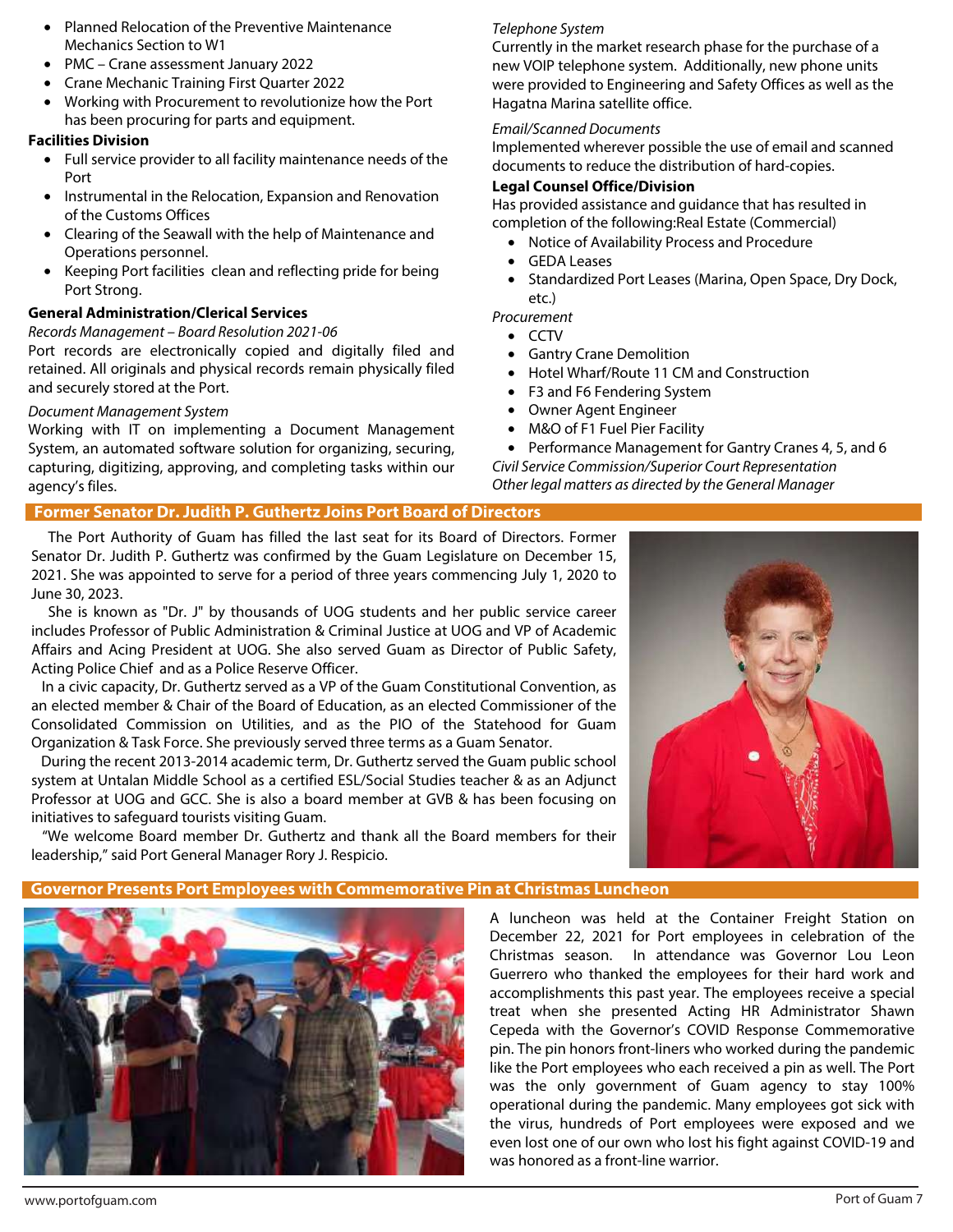#### **Stevedore Casuals Become Classified Employees**

 Operations Division and Stevedoring Division received an injection of manpower with the recent hiring of casual employees to classified positions.

 A large number of job applications were received in response to the announcement.

 After careful review of the Port's finances and the performance of all 15 stevedores holding casual positions, General Manager Rory J. Respicio said, "all have proven to be worthy and deserving of being a member of the Port Strong family."

 After consultation and support from Governor Lou Leon Guerrero and Lt. Governor Josh Tenorio, the decision was made and announced on December 28, 2021 to permanize all 15 casual employees.

 The announcement came as a surprise and left employees speechless, but the excitement and joy could be felt in the room.

 As of today, Stevedore Division is 61 employees strong to include eight casuals and three administrative employees. Congratulations and welcome to the Port Strong Family!

#### **Port Police Holds Joint Enforcement Operation**

The Port Authority of Guam held a joint federal and local law enforcement operation conducting surprise regulatory inspections of all containers coming into and out of the Port terminal. Port Police were joined by officials from the U.S. Coast Guard as well as Guam Customs. Inspections were made to detect narcotics as well as hazardous materials and enforcement of proper safety protocols.



**Unveiling of Anchor 5 at Agat Marina**



Congratulations to the Guam Police Department on their new Marine Patrol boat "Anchor 5." The new 2021 31-foot Inventech Marine vessel cost \$484,649 and was 100% federally funded by the United States Coast Guard Recreational Safe Boating Program. The unveiling of Anchor 5 was held this morning at the Agat Marina where dignitaries celebrated the new boat including Acting Governor Joshua Tenorio and Port General Manager Rory J. Respicio and Port Deputy General Manager Dominic Muna.



**Port Employees Honor Guam's Patron Saint**

Our Port Strong Family members joined Acting Governor Joshua Tenorio at Adelup on December 8, 2021 to welcome, honor and offer our prayers to Santa Marian Kamalen, protectress of Guam and the Chamoru people. Because of COVID-19, the traditional procession at Agana Cathedral was canceled. Rather, the statute of our Beloved Mother took a pilgrimage visiting churches and the faithful around the island. Biba Santa Marian Kamalen!

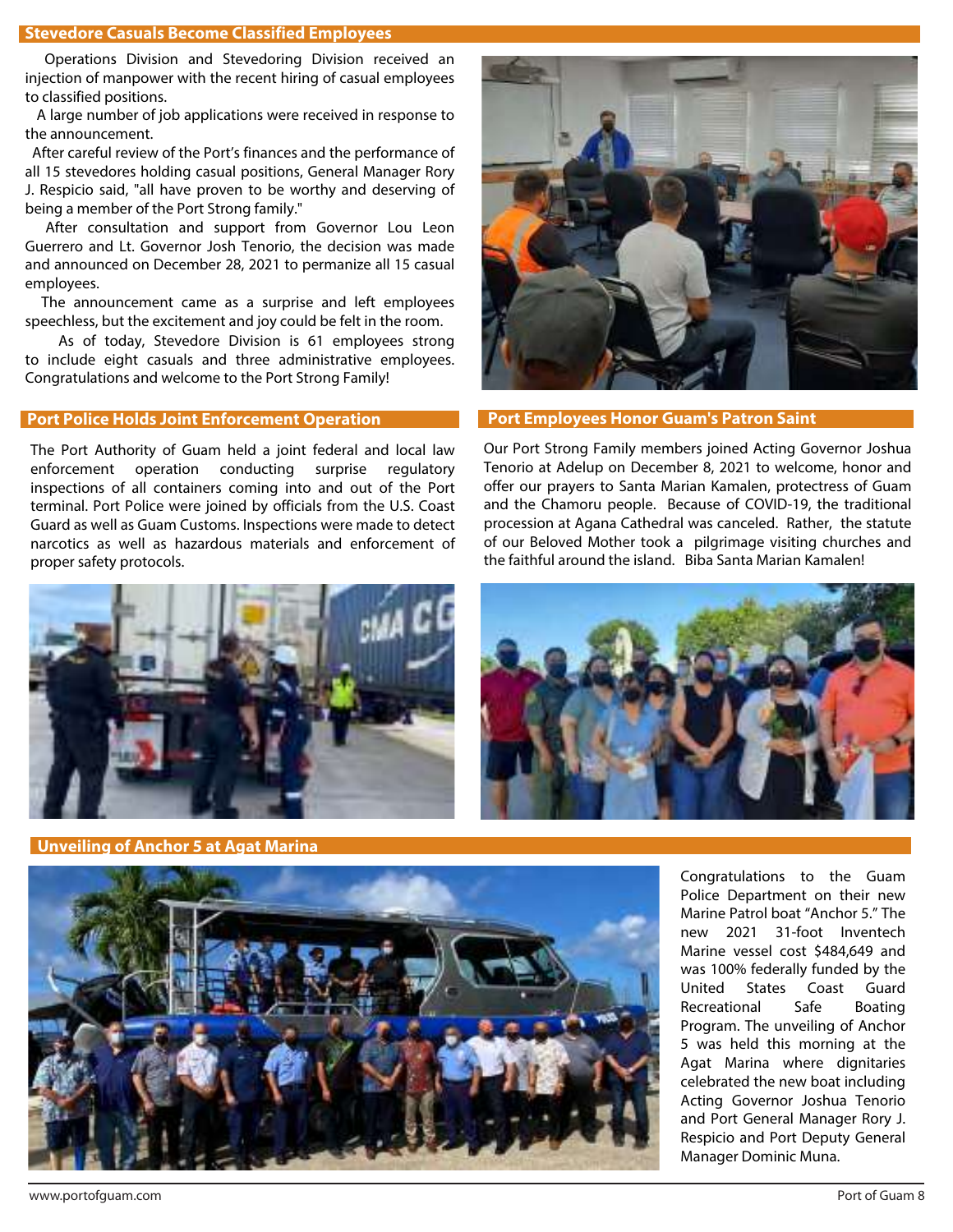#### **Farewell Tribute to Joe Leon Guerrero**



The Port Authority of Guam employees held a Farewell Ceremony for our beloved brother and colleague Joseph Fred Leon Guerrero on December 3, 2021. Leon Guerrero started his career with the Port Authority in November 1997. Since then he's held the positions of Maintenance Custodian, Equipment Operator II, Mobil Equipment Dispatcher, Planner-Work Coordinator, and lastly as Transportation Supervisor. Leon Guerrero loved working at the Port Authority of Guam and performed his duties with integrity and value for his fellow coworkers, customers and all Port users. He will be remember for his dedication to his family, friends and Port Strong Family. Rest in Peace Brother Joe, we will miss you!

#### **Governor Takes Hands-on Approach to Administering Covid Vaccine**

Note: The following story was published by NBC news on December 30, 2021 and can be found at: https:// www.nbcnews.com/news/us-news/guams-governor-takes-handsapproach-administering-covid-vaccines-rcna10390

By Janhvi Bhojwani, NBC News

 In Guam, vaccinating against Covid-19 has been an island-wide effort, with the governor of the U.S. territory occasionally stepping in to help.

 Gov. Lou Leon Guerrero joined the Guam National Guard and the Department of Public Health and Social Services on Tuesday to administer vaccines at the University of Guam.

Leon Guerrero, a registered nurse, has been lending a hand since vaccines became available in December 2020 in an effort to promote vaccination on the island.

 Though she doesn't do it regularly, Leon Guerrero said she administers the vaccines when she thinks it might be impactful.

"What more connection could people have than a nurse going out there, vaccinating people, and not only am I a nurse, but their governor," she said. Leon Guerrero said she first vaccinated her medical advisers and the island's lieutenant governor to try to demonstrate support for the vaccine's efficacy.

 "It's a real kind of demonstration about our commitment to get our community vaccinated," she said.



 When children became eligible, Leon Guerrero returned to the front lines to vaccinate kids, including her grandchildren, to try to convince parents to do the same.

Now, as the island waits to learn whether the omicron variant has been confirmed there, she has taken up the role once again. "We are assuming that it's already here," Leon Guerrero said. "We're preparing for it by making sure we have increased access to testing and making sure that we are on a major campaign to have our people be boosted."

 About 84 percent of the total population and 91 percent of those eligible are fully vaccinated, according to Guam's Joint Information Center.

Leon Guerrero gave credit to Guam's residents for their willingness to cooperate with safety measures and get vaccinated.

 Two years into the pandemic, the island of close to 154,000 residents has had a total of 19,531 cases and 270 deaths, according to the Joint Information Center.

Guam has seen a slight increase in the percentage of new Covid-19 cases in the last 14 days, and a decrease in reported deaths, according to an NBC News record of cases.

 Leon Guerrero said Guam has faced some challenges combating the pandemic because it is an island territory.

 "We are not a state, and we are not a country. We are a territory governed by the U.S. laws, and we have no control over our borders," she said.

Guam got its first three cases in March 2020 as the coronavirus spread across the globe. Without the authority to regulate entry, Leon Guerrero said Guam instead established a quarantine requirement to try to slow the spread.

Officials have also been working to improve testing and access to vaccines, she said.

The island's location in the western Pacific Ocean, east of the Philippines, has also created supply chain challenges.

 "You have to think ahead of time about the distance and the shipping time and period in order for you to get your necessary supplies to fight the pandemic," Leon Guerrero said.

"Sometimes we feel isolated," she added. "But we are very creative and innovative in trying to prevent community spread and trying to save lives out here."